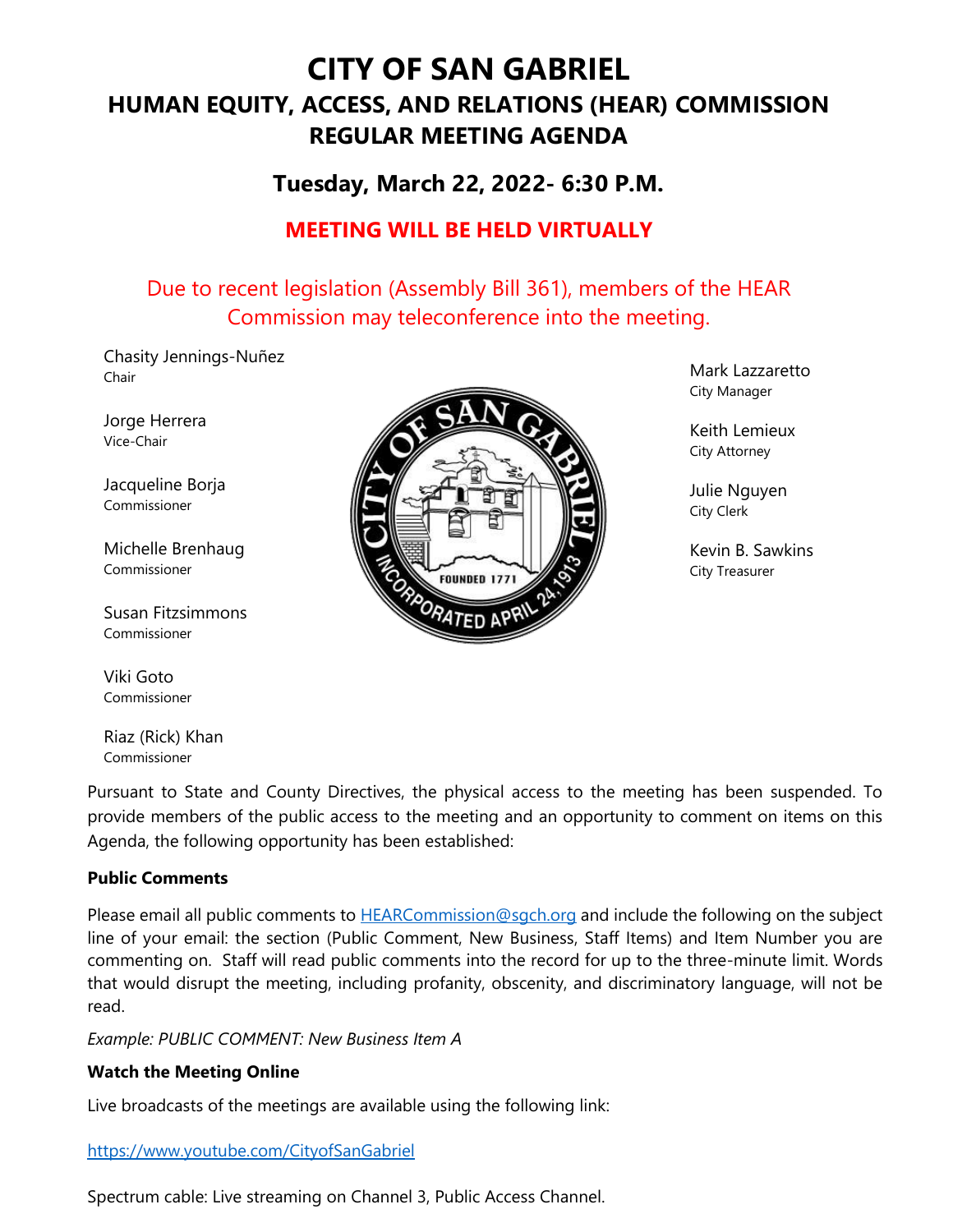# **HUMAN EQUITY, ACCESS AND RELATIONS COMMISSION AGENDA Regular Meeting Agenda Tuesday, March 22, 2022**

**Purpose of the Commission:** The purpose of the HEAR Commission is to advance and advocate for equity, access, diversity, social justice, safety, mutual appreciation, increased cultural competency, positive inter-group relations and respect for all members of the San Gabriel community (the "Purpose").

- **CALL TO ORDER**
- **PLEDGE OF ALLEGIANCE LED BY:** Commissioner Fitzsimmons
- **ROLL CALL:** Chair Jennings-Nuñez, Vice-Chair Herrera, Commissioner Borja, Commissioner Brenhaug, Commissioner Fitzsimmons, Commissioner Goto, and Commissioner Khan
- **1. APPROVAL OF AGENDA ORDER**
- **2. PUBLIC COMMENT**

# **3. ACTION ITEMS**

# **A. APPROVAL OF MINUTES**

The minutes are a record of the official actions taken at the HEAR Commission meeting.

1. Minutes of the HEAR Commission Regular Meeting on February 22, 2022.

Recommended Action: Approval.

# **4. DISCUSSION ITEMS**

# **A. COMMISSION REORGANIZATION**

As part of the annual Commission reorganization process The Commission will select the new Chair and Vice-Chair for the HEAR Commission. Staff will present the options available to the Commissioners before a vote is taken.

# Recommended Action: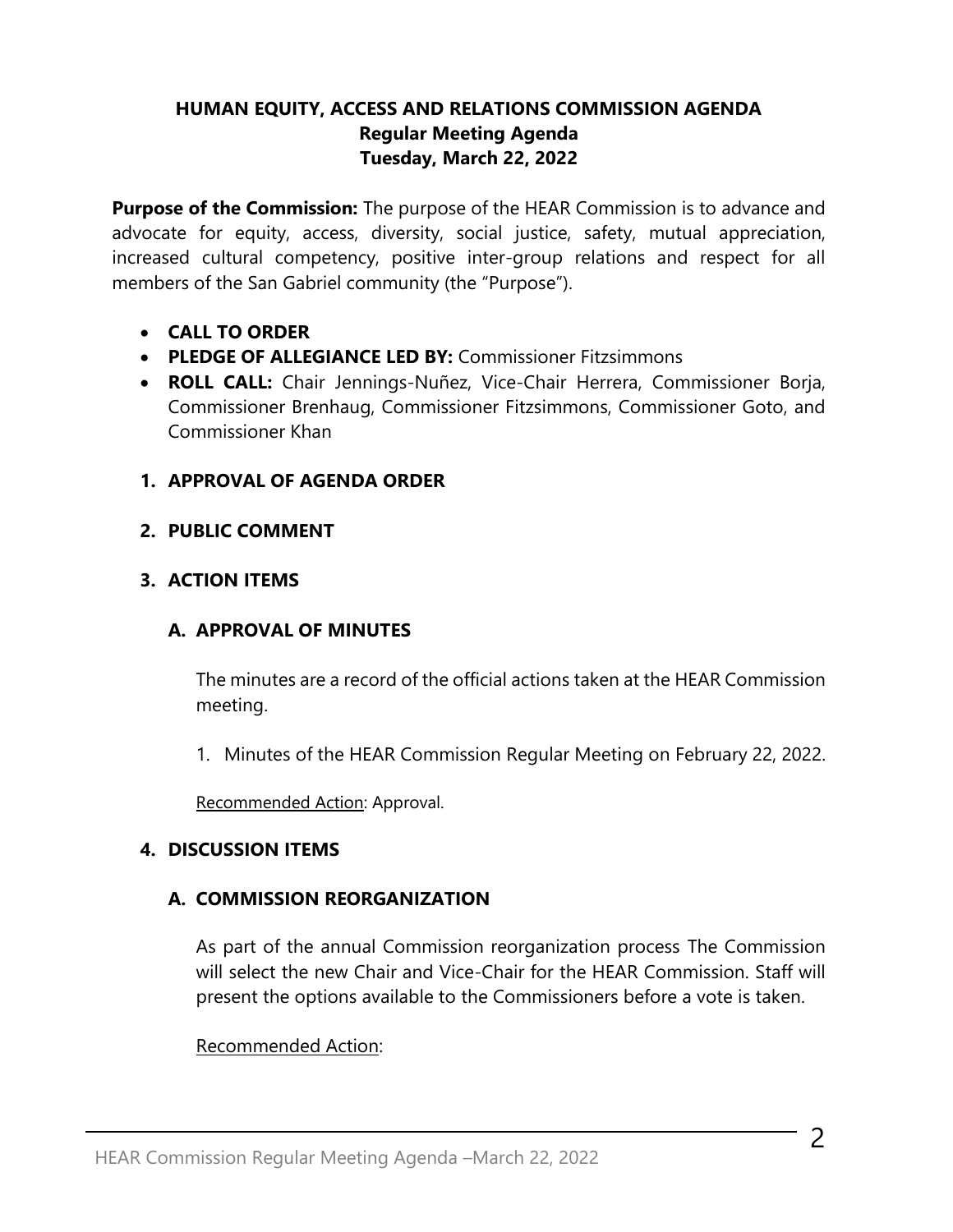Staff recommends that the HEAR Commission select a Chair and Vice Chair for the Commission.

# **B. REVIEW AND DISCUSSION OF APPROVED 2022 ANNUAL WORKPLAN**

Commission members to review and begin working on the 2022 Annual Workplan, which was approved by the City Council during the March 15, 2022 City Council meeting. The Workplan items of primary focus include: Item 1- Equity Training, Item 2a- Develop and implement programs and events, Item 2c- Guest Speakers, and Item 2e- Develop a job fair.

# Recommended Action:

Staff recommends that the HEAR Commission review and begin working on the 2022 Annual Workplan.

# **C. LAND ACKNOWLEDGMENT STATEMENT**

Land Acknowledgement Statement Advisory Committee members and staff to provide an update on progress made toward the development of a citywide Land Acknowledgement Statement.

# Recommended Action:

Staff recommends that the HEAR Commission receive and file this discussion item.

# **5. COMMISSION REPORTS**

Each Commissioner may address the HEAR Commission and public on matters of general information and/or concern. This is also the time for Commissioners to report on conferences and/or meetings they have attended.

# **6. STAFF COMMENTS**

Staff members have the opportunity to address the Commission and public on matters of general information and/or concern.

# **7. ADJOURNMENT**

The next regular HEAR Commission meeting will be held on Tuesday, April 26, 2022, at 6:30 P.M. Information regarding matters to be considered at each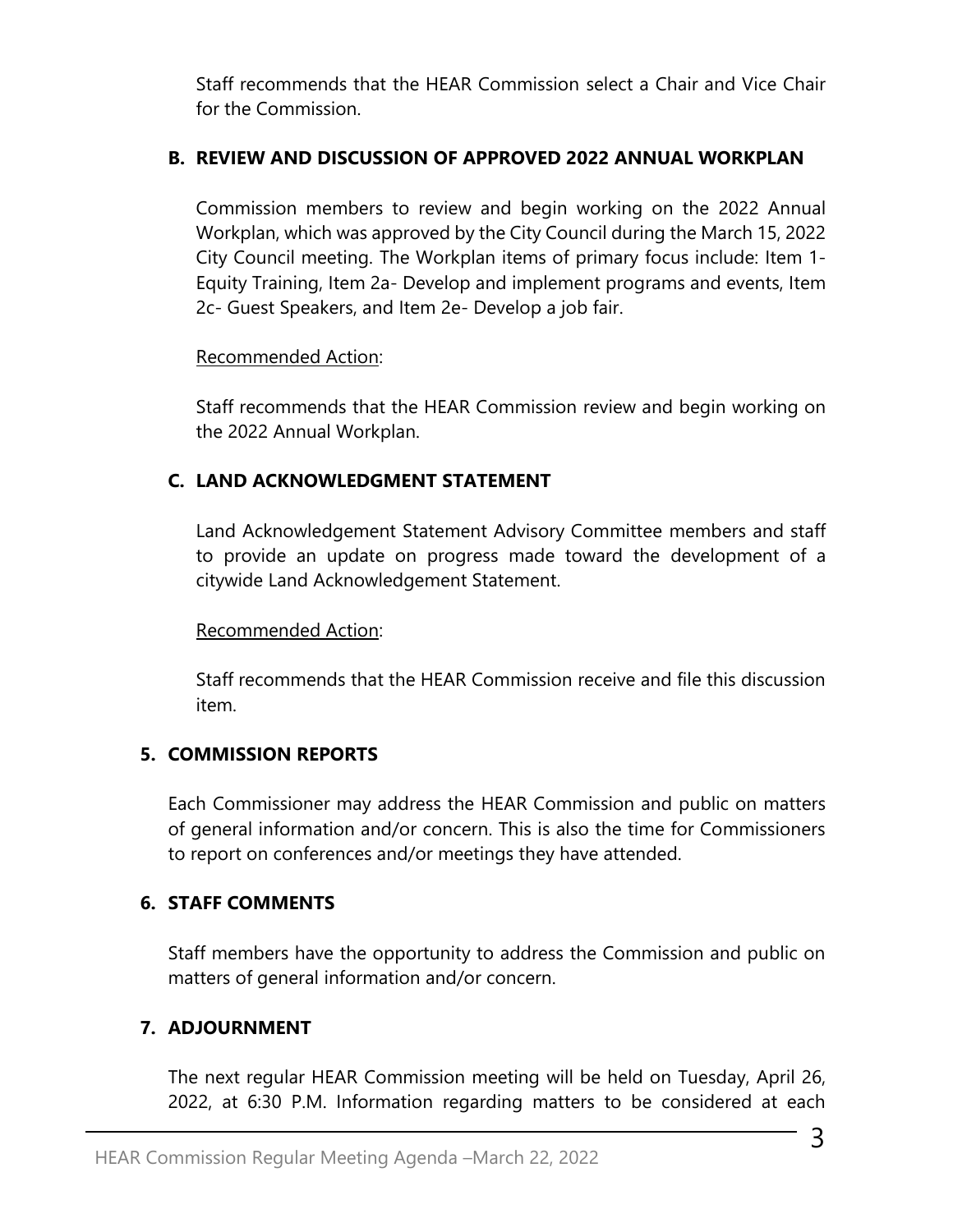meeting will be available on the Friday before the HEAR Commission Meeting on the City's website at [www.sangabrielcity.com.](http://www.sangabrielcity.com/)

**Materials Available for Inspection.** You may view agenda items online at www.sangabrielcity.com/agendacenter. Materials related to an item on this Agenda, submitted to the HEAR Commission after distribution of the Agenda packet, will be posted on the City website.

**Persons with Disabilities.** Upon request, this Agenda will be made available in appropriate alternative formats to persons with disabilities, as required by Section 202 of the Americans with Disabilities Act of 1990.

**Persons requesting a Translator.** Any person requesting translation for the meeting must notify the City Clerk's Department at cityclerk@sgch.org at least 48 hours before the meeting.

**Questions about this Agenda?** Should any person have a question concerning any of the above Agenda items prior to the meeting, please contact the City Clerk at cityclerk@sgch.org during regular office hours.

*Any person with a disability who requires a modification or accommodation in order to participate in a meeting should direct such a request to the City Clerk Department by emailing cityclerk@sgch.org at least 48 hours before the meeting, if possible.*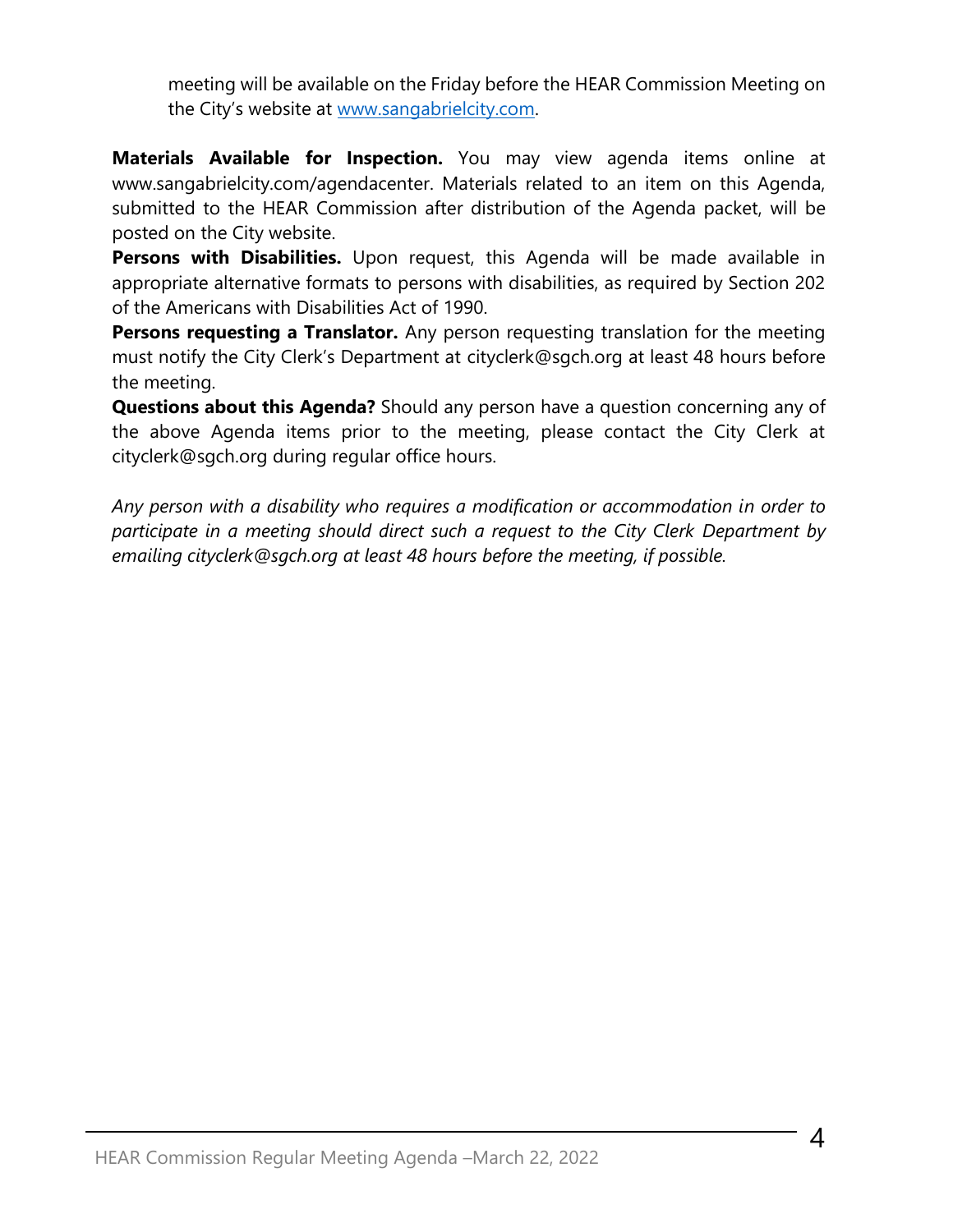



DATE: March 22, 2022

TO: HEAR Commission

FROM: Matthew Morales-Stevens, Recreation Supervisor

# SUBJECT: **HEAR Commission 2022 Approved Annual Workplan**

## **SUMMARY**

This is the Annual Workplan developed by the Human Equity, Access and Relations Commission and is intended for the 2022 calendar year. The 2022 Annual Workplan was approved by the City Council during the March 15, 2022 Council meeting.

## **Purpose of the Commission**

The purpose of the HEAR Commission is to advance and advocate for equity, access, diversity, social justice, safety, mutual appreciation, increased cultural competency, positive inter-group relations and respect for all members of the San Gabriel community.

## **Scope of the Commission**

The HEAR Commission serves as an advisory body to the City Council and reports directly to the City Council to assess and recommend policies, procedures and activities in the City government to advance the Commission's purpose. It is not intended for the HEAR Commission to be a quasi-judicial body, an oversight board, nor a body whose primary function is to receive or investigate individual incidents or complaints. The HEAR Commission may request and obtain information with respect to individual incidents or complaints, but only to the extent necessary to make policy, procedure or activity recommendations to the City Council.

# **Purpose of the Annual Workplan**

The Annual Workplan is intended to guide the work of the HEAR Commission and outline the areas of focus for the remainder of 2022. It includes proposed programs and projects that will be implemented and completed throughout the year, some of which may extend beyond 2022. Some of the items have carried over from the 2021 workplan.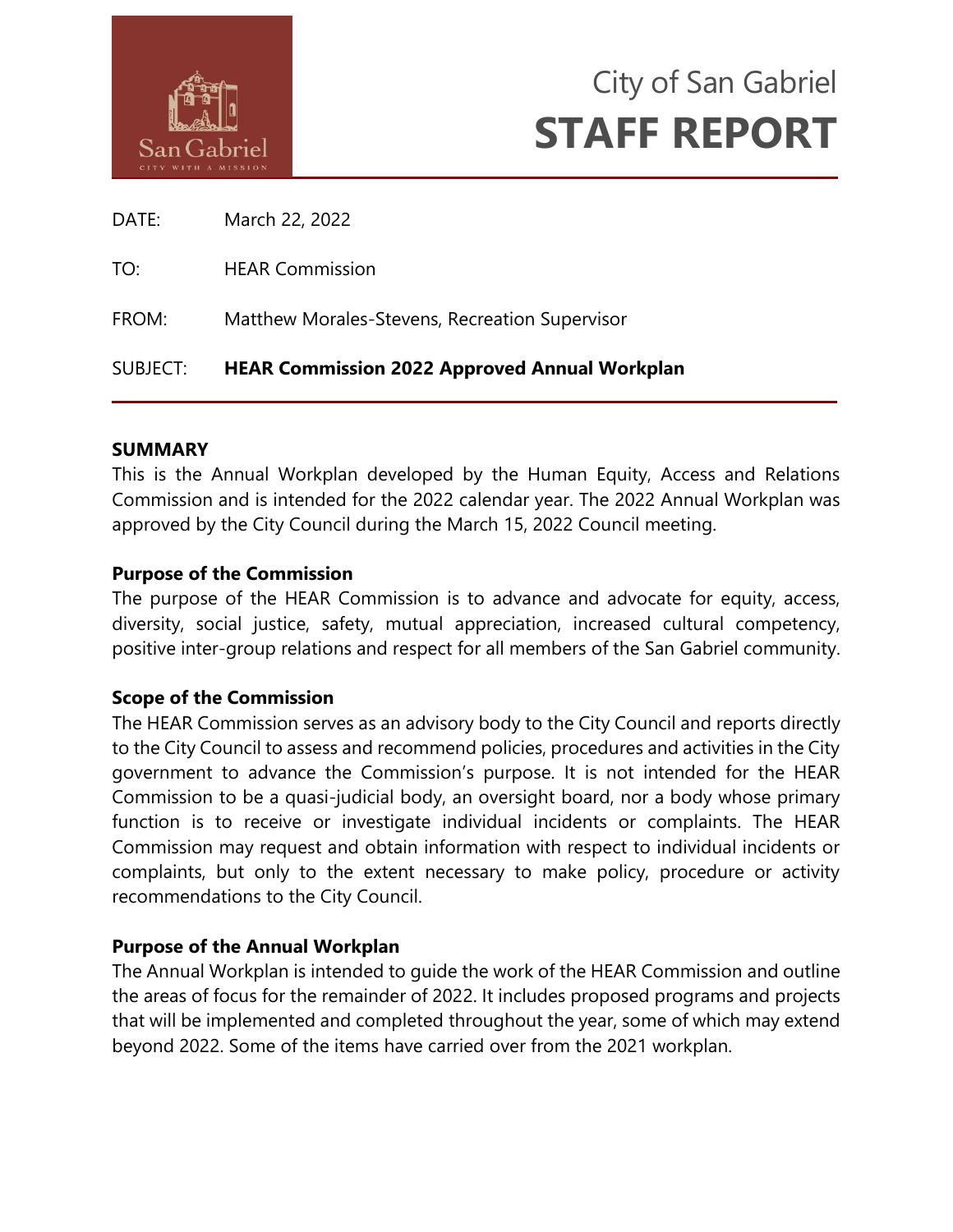# **APPROVED 2022 WORKPLAN**

The 2022 Workplan sets forth seven priority areas that the HEAR Commission has identified as key areas of interest in furtherance of its purpose. The following list of ideas, programs and activities are not intended to be exhaustive or to limit the action items the Commission can explore.

- 1. Equity Training and Inequities in City Policies *(Meets the Goals and Purpose of the Commission for Equity)*
	- a. Recommend that all city staff members be required to participate in implicit bias training
		- i. The HEAR Commission is available to assist with the development of this training requirement
- 2. Community Engagement *(Meets the Goals and Purpose of the Commission for Diversity, Mutual Appreciation and Increased Cultural Competency)*
	- a. Develop and implement programs and events, possibly in partnership with the Community Services Commission and Department, that engage and educate the community to promote the goals of the HEAR Commission
		- i. Examples include: a culturally-diverse movie night, an event to celebrate Native American Heritage Month, a mental health forum/ panel discussion including the San Gabriel Mental Evaluation Team, and development of a social services fair with a concentration on mental health
	- b. Ensure the City continues to recognize Native American Heritage Month and Black History Month, at minimum by proclamation with the hopes of expansion
	- c. Guest speaker(s)/ educational program(s) during the regular Commission meetings (one per month)- which relate to the scope of the Commission
		- i. Examples include: Bystander Training, anti-bias training, cultural diversity, mental health awareness, low income housing, homelessness and other relevant topics
	- d. Develop and implement programs and activities that make sustainable practices accessible to everyone to reduce impacts of climate change on low and moderate income communities
	- e. Develop a job fair
- 3. Youth Engagement *(Meets the Goals and Purpose of the Commission for Diversity and Access)*
	- a. Collect data about the needs of youth in the community utilizing existing City platforms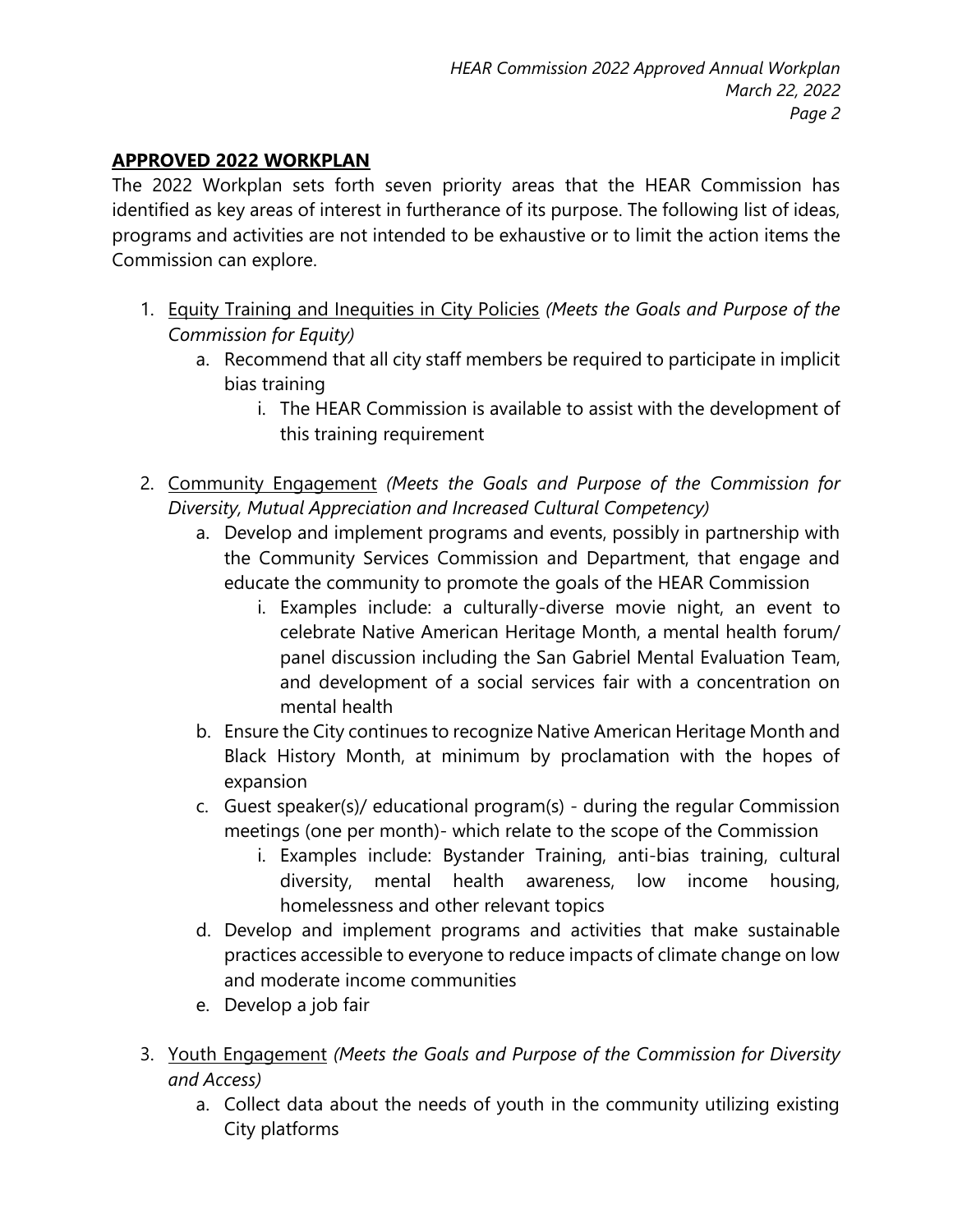- b. Add two youth liaisons to the current HEAR Commission to enable the youth voice to be heard within the community. Each representative would be chosen through an application process and selected by the Commission
- c. Promote and/ or develop youth internships opportunitie, including but not limited to a Social Media internship
- 4. Community Information *(Meets the Goals and Purpose of the Commission for Access)*
	- a. Events page on website- to include events outside of those organized by the City, but which have a community benefit and are consistent with the purpose of the HEAR Commission
	- b. Identify ways in which the City can provide additional social services to the community and determine/ specify what those services would be
		- i. Connect people with resources on a more local level- care coordination
		- ii. Make resources available to economically disadvantaged youth
	- c. Implement a resource page on the City website on various topics relating to the scope of the Commission
- *5.* Accessibility *(Meets the Goals and Purpose of the Commission for Access)*
	- *a.* Recommend to City Council that two grants are developed utilizing American Rescue Plan Act (ARPA) funds to assist businesses in making their business more accessible
- *6.* Partnerships *(Meets the Goals and Purpose of the Commission for Increased cultural competence and positive inter-group relations)*
	- a. Seek partnerships with various agencies to address the purpose of the Commission
		- i. Examples include:
			- 1. Partner with local museums and historical sites to develop an exhibit celebrating the cultural diversity located within the community, past and present
			- 2. Partner with local agencies to facilitate the Commission's programs including the Community Services and Historic Preservation & Cultural Resource Commissions, San Gabriel Police Department and the San Gabriel Unified School District
- 7. Data Collection *(Meets the Goals and Purpose of the Commission for Equity and Diversity)*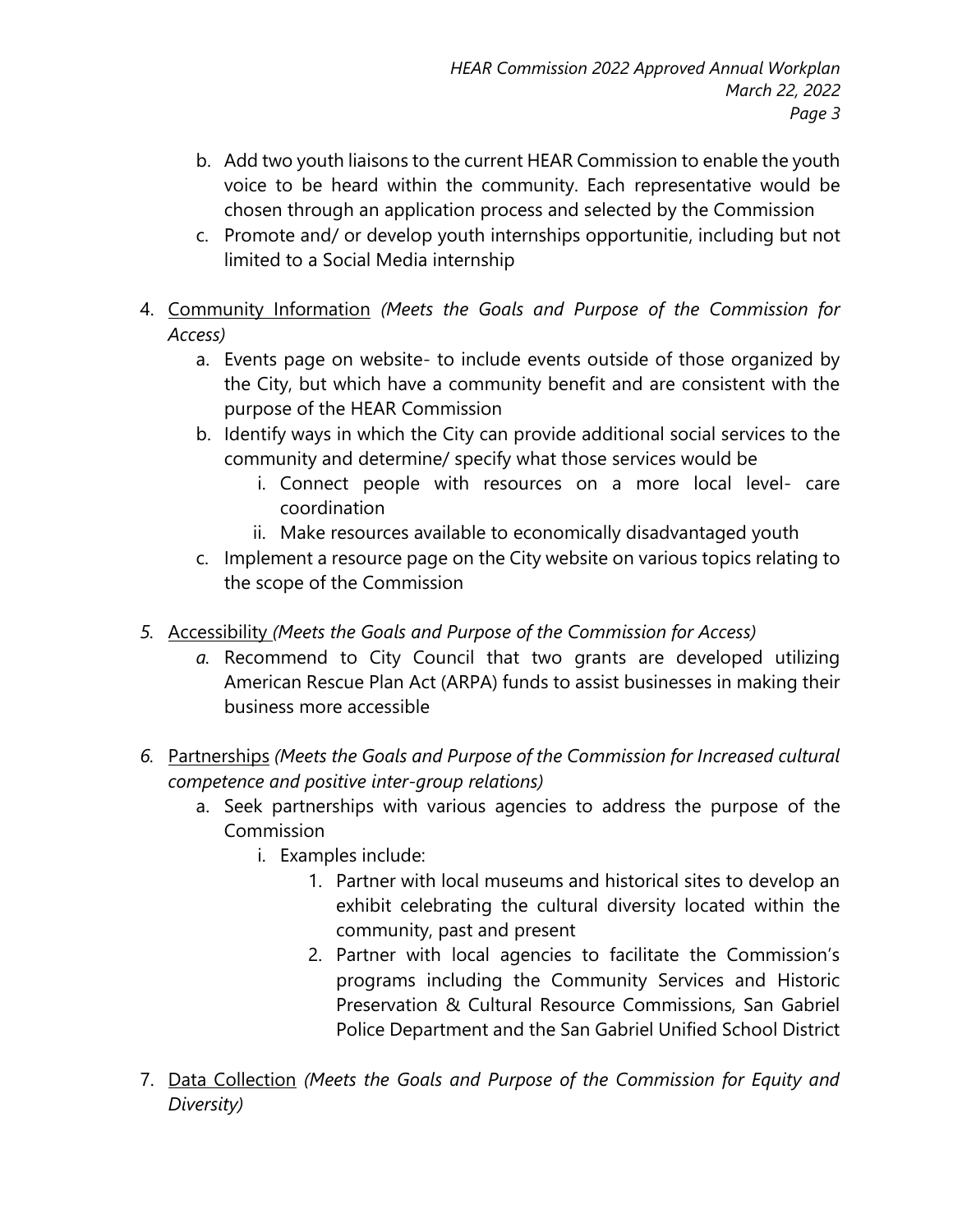- a. Survey the community through various City marketing channels to determine what barriers to engagement exist. Possible questions include the following:
	- i. Are there cultural events you want to see implemented? Is what the City is currently offering meeting your cultural standards?
	- ii. Are the activities and services that the City offers meeting the needs of the community?
	- iii. Are there other services that the community feels the City should be offering?
	- iv. How are you discovering information about what events, programs and services the City is offering?
	- v. Do you feel informed about cultural events within the City?
- b. Gather information and analysis for traffic stops made by the San Gabriel Police Department and calls for suspicious people and vehicles made within the first six months of 2022 and receive the information from the Police Department by August 31, 2022
- c. Gather information on the demographics of the City employees and Commissions compared to the demographics of the City residents
- d. Gather information on the number of people clicking on the translated agendas for the HEAR Commission and the City Council meetings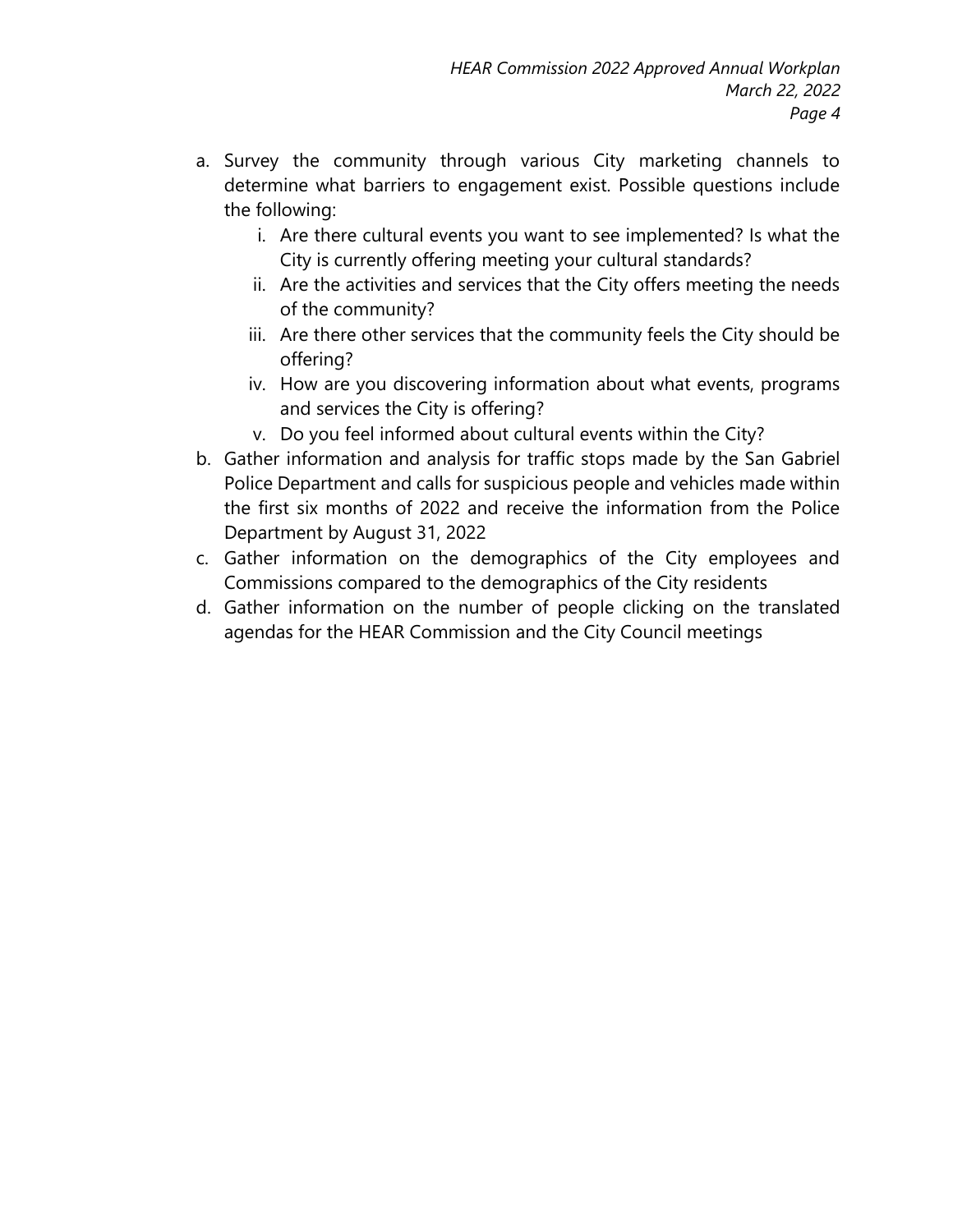

# **MINUTES OF TUESDAY, FEBRUARY 22, 2022 MEETING OF THE SAN GABRIEL HUMAN EQUITY, ACCESS, AND RELATIONS (HEAR) COMMISSION**

## **CALL TO ORDER**

Chair Jennings-Nuñez called the regular meeting of the HEAR Commission to order at 6:36 p.m. on Tuesday, February 22, 2022 with all Commissioners and staff participating by teleconference.

### **PLEDGE OF ALLEGIANCE**

The Pledge of Allegiance was led by Vice-Chair Herrera.

## **ROLL CALL**

| <b>Commissioners Present:</b> | Michelle Brenhaug, Jacqueline Borja, Susan Fitzsimmons, Viki Goto, |
|-------------------------------|--------------------------------------------------------------------|
|                               | Jorge Herrera, Chasity Jennings-Nuñez and Riaz (Rick) Khan         |
| <b>Commissioners Absent:</b>  | None.                                                              |

### **ANNOUNCMENTS**

Recreation Supervisor Matthew Morales-Stevens provided information for the public on how to submit comments, and how to request meeting agendas. If you wish to address the HEAR Commission, e-mail all public comments to [mmoralesstevens@sgch.org.](mailto:mmoralesstevens@sgch.org)

### **1. APPROVAL OF AGENDA ORDER**

Chair Jennings-Nuñez hearing no objections, the Agenda Order was approved.

### **2. PUBLIC COMMENT**

None

### **3. ACTION ITEMS**

## **A. APPROVAL OF MINUTES**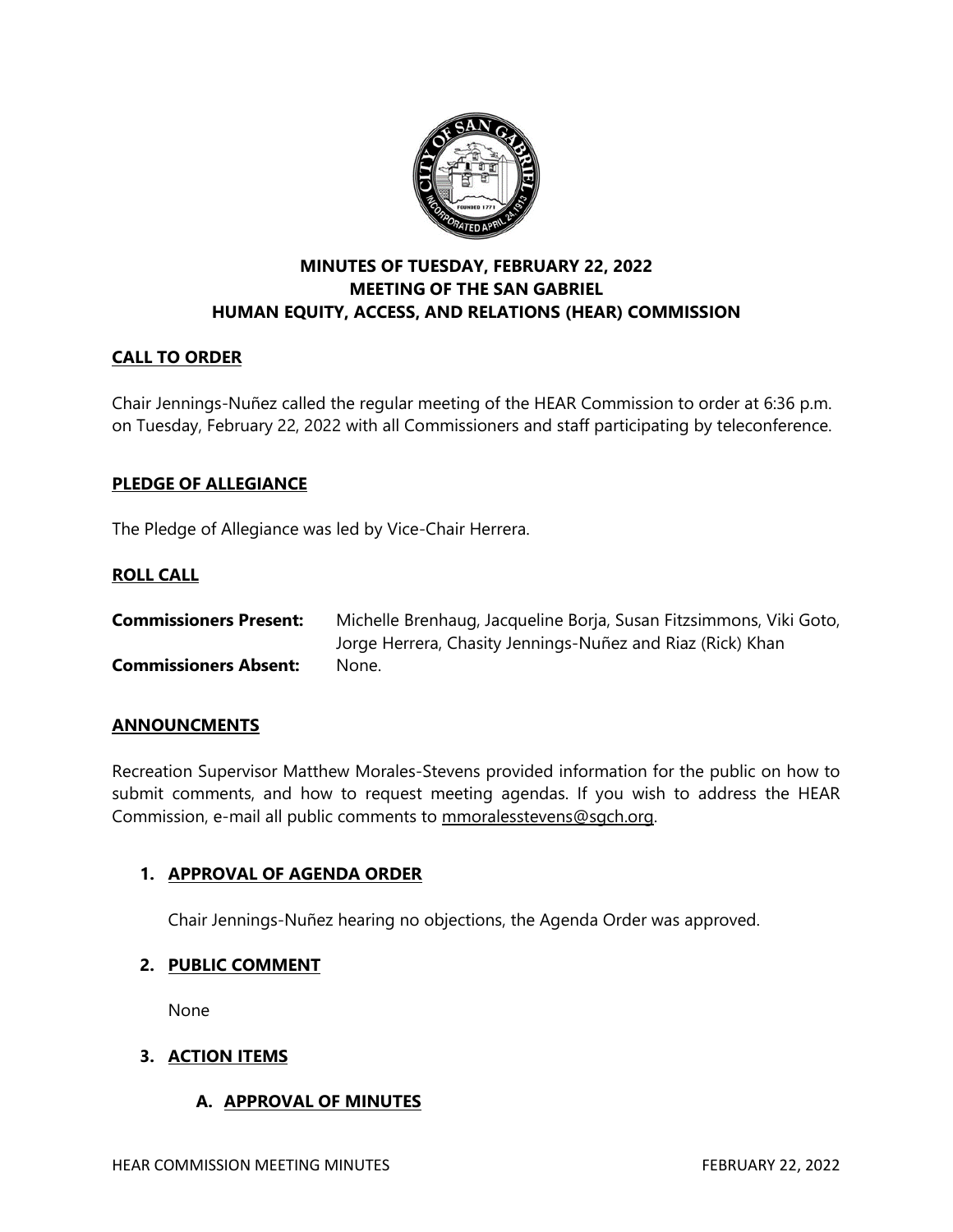A motion was made by Commissioner Goto and seconded by Commissioner Borja to approve the minutes of the HEAR Commission Regular Meeting for January 25, 2022.

Motion approved as presented by a vote of 7-0-0 as follows: Ayes: Brenhaug, Borja, Fitzsimmons, Goto, Herrera, Jennings-Nuñez, Khan Nays: None Abstain: None

### **4. DISCUSSION ITEMS**

#### **A. INTRODUCTION OF NEW PUBLIC INFORMATION OFFICER, CLARA TSANG**

Matthew Morales-Stevens, Recreation Supervisor introduced Clara Tsang. The Commissioners asked questions about her role within the City and how she will be able to reach all areas of the community.

Public Comment: None

#### **B. GUEST SPEAKER – HOP HOPKINS**

Commissioner Goto introduced Hop Hopkins, Director of Organizational Transformation with the Sierra Club. Mr. Hopkins provided a presentation about the connection between racial justice and the climate crisis.

The Commission asked clarifying questions and commended Mr. Hopkins and the Sierra Club on their work.

Public Comment: None

#### **C. REVIEW AND APPROVAL 2022 ANNUAL WORKPLAN**

Matthew Morales-Stevens, Recreation Supervisor, presented this item. After the Commission discussed the item the following amendments were made:

The Commission proposed the following amendments to the workplan:

- Spell out acronyms for organizations and groups
- Develop a Social Services Fair with a concentration on Mental Health
- Develop a job fair
- Promote and/ or develop youth internships opportunities, including but not limited to a Social Media internship
- Make point under 2D more generic regarding recycling efforts
- Gather information on number of people clicking on translated agendas for HEAR Commission and City Council meetings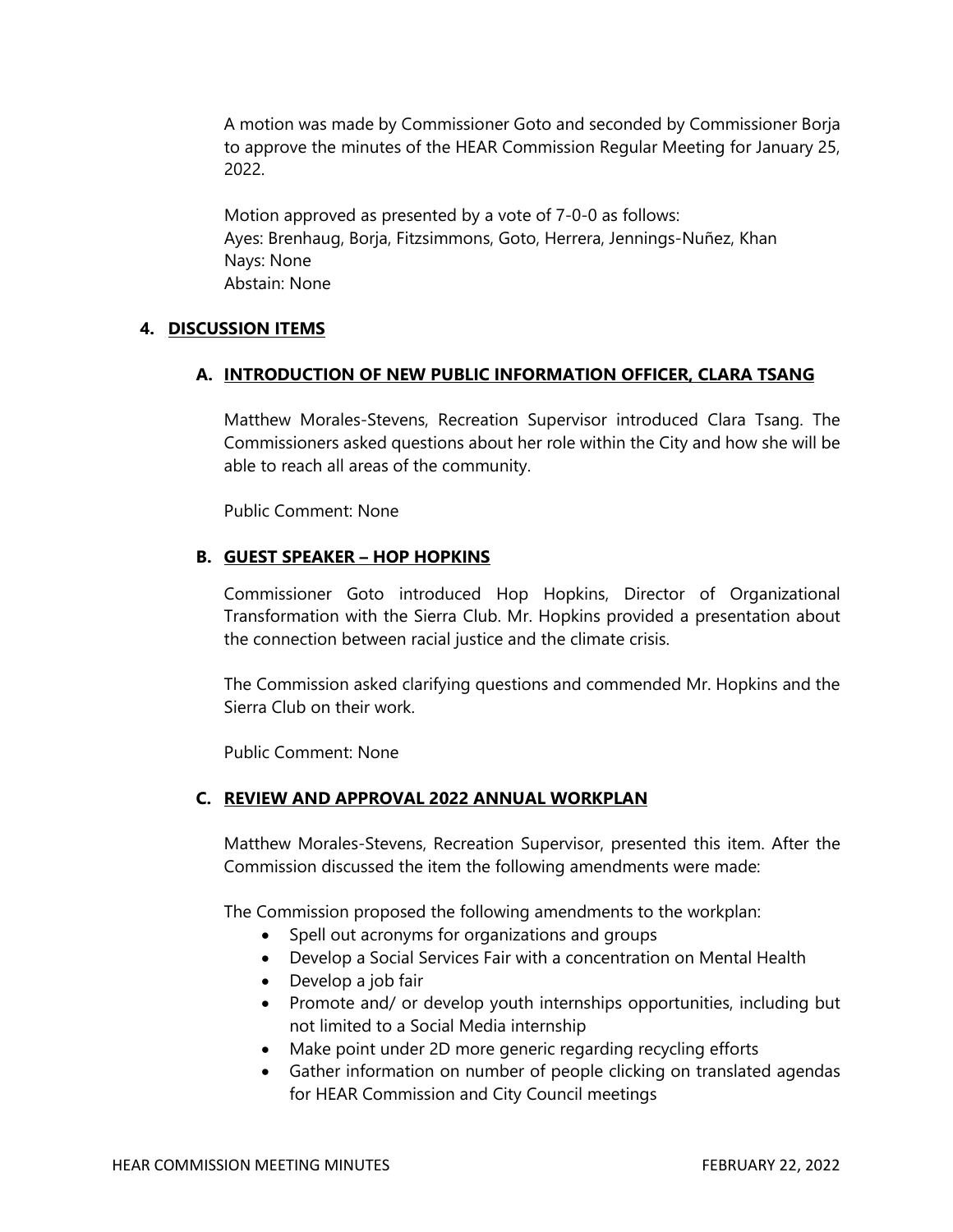A motion was made by Commissioner Borja and seconded by Commissioner Fitzsimmons to approve the amended 2022 Annual Workplan with amendments.

Motion approved as presented by a vote of 7-0-0 as follows: Ayes: Brenhaug, Borja, Fitzsimmons, Goto, Herrera, Jennings-Nuñez, Khan Nays: None Abstain: None

#### **D. LAND ACKNOWLEDGMENT STATEMENT**

Matthew Morales-Stevens, Recreation Supervisor, provided the update.

He shared that a meeting will be scheduled before the next HEAR Commission meeting.

Public Comment: None

#### **5. COMMISSION REPORTS**

Commissioner Brenhaug and Commissioner Goto listened to a webinar hosted by the Los Angeles County Youth Commission centered around youth voice and mental health.

Commissioner Goto wanted to acknowledge that February 19 was the National Day of Remembrance marking the 80<sup>th</sup> anniversary of the signing of the Executive Order 9066. This order authorized the incarceration of 120,000 persons of Japanese descent in American detention camps during WWII. She recommended National Day of Remembrance, 80 years of Reckoning, a collaborative event hosted by National Park Service, the Smithsonian Institute, National Museum of American History and the Heart Mountain Wyoming Foundation along with 30 organizations around the country. This can be found on the National Park Service YouTube channel. In honor of Black History Month, she recommended a Netflix docuseries, *High on the Hog* which explores the history and influence of African American food.

Commissioner Khan travelled to Montgomery and attended presentations and reenactments of the Civil Rights Movement.

Vice Chair Herrera thanked Commissioner Goto for inviting speakers to the meetings.

Commissioner Borja mentioned the passing of Dr. Paul Farmer, he was the pioneer for healthcare as a human right. He introduced the concept of health community workers.